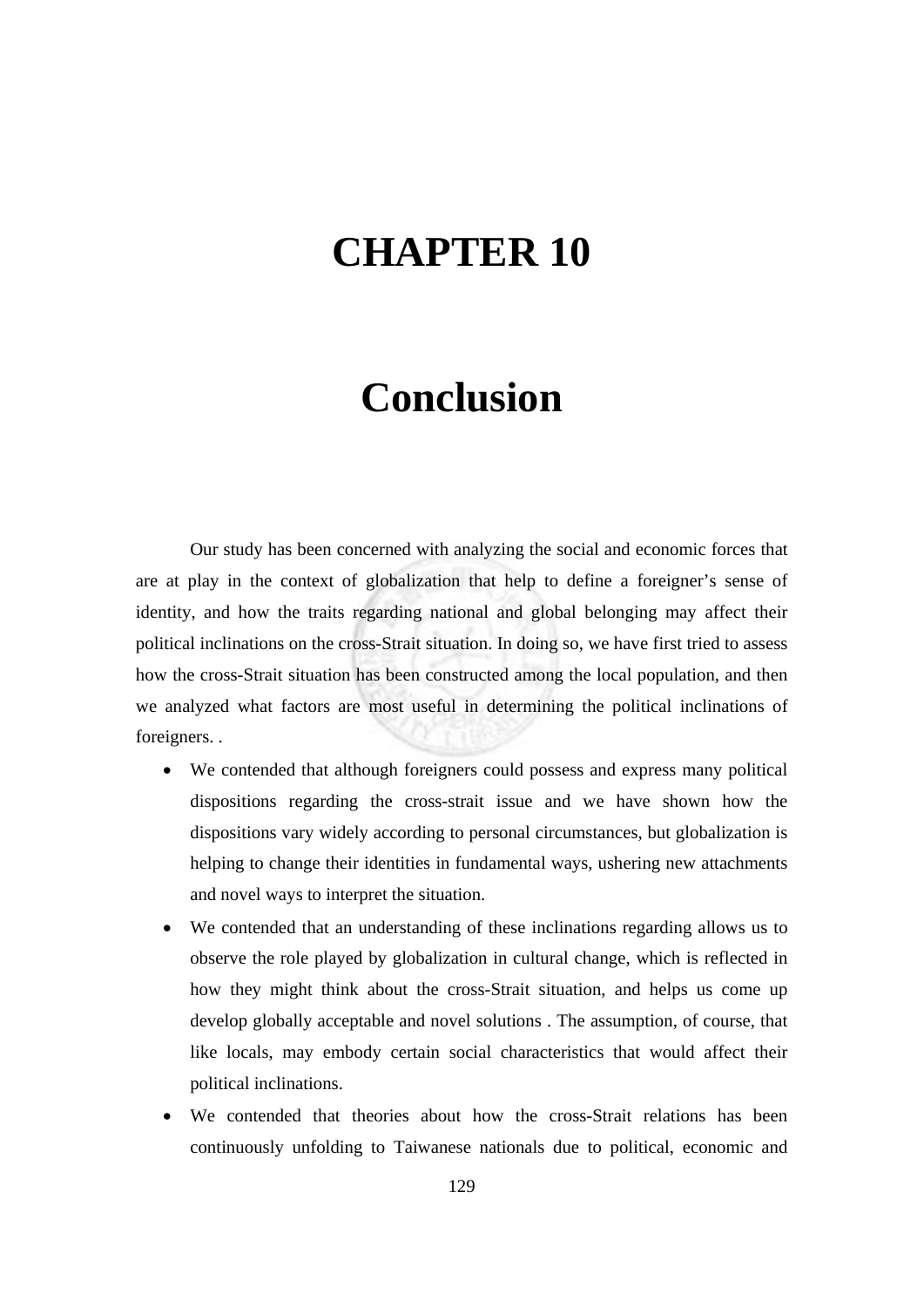social changes, can offer valuable insights into political, economic and political pathways for foreigners to develop their political inclinations regarding the crossstrait situation.

• We contended that foreigner's political inclinations are but a mere product of globalization and their globalized narrative of unfolding, and understanding the basis for the inclinations allows us to better recognize alternative views on how to resolve the political impasse **—** a analytical basis that takes into account global concerns based on the intersection of national, economic, cultural and other ideational concerns, given the unfolding of the forces, which include economic integration and the connectivity as well as mobility through technological breakthroughs, coming at an age when global concerns are becoming increasingly salient.. Moreover, given the true sense of urgency that members of society on both sides of the Taiwan Strait have expressed in making a breakthrough in the impasse, thoughtful discussion that takes into account all viewpoints regarding the situation and why those viewpoints arise, is especially helpful in finding a sustainable solution that works to the interests of all parties concerned.

 The results of our survey not only allowed us to get a better understanding of foreigners and their experiences but also a study into how Taiwan is perceived by the world. By analyzing foreigners' particular personal characteristics, we have discerned likely characteristics that may indicate their likelihood of favoring a policy option for Taiwan over another.

- 1) Our results suggest that by and large, foreigners tend to be either proindependence, or they prefer to wait and decide on independence or unification at a later time.
- 2) Unification does not seem like an ideal option for most foreigners. For instance, we found that the most popular answer among the respondents in the aggregate is independence later with 24.0%, which was followed by status quo now, decide later 21.6%. The least popular answer was unification now with only 2.3%. Independence now, status quo forever both accounted for less than 10% of the respondent pool each.
- 3) In terms of national origin as a useful independent variable influencing political inclinations on the cross-strait relationship, we found that among the highest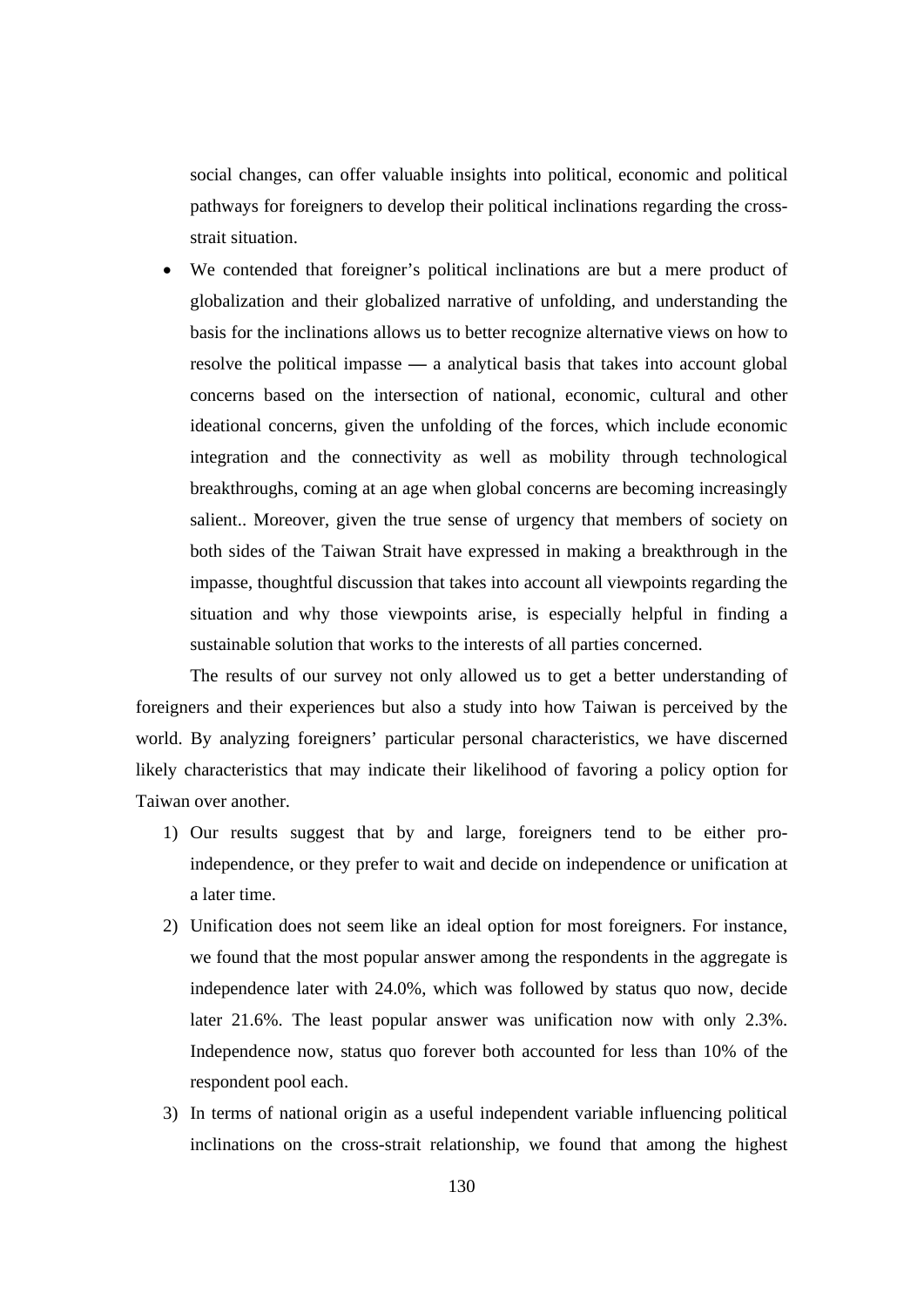frequency countries, an overwhelming of those in USA and Canada favored independence later 40% and 48.1%, respectively, while the policy option was also popular for those from the UK with 28.5%.

- 4) Foreigners from the developed world tend to be more in support of independence than those from the underdeveloped world.
- 5) However, we must emphasize again that one's political inclinations are not predetermined or primordial in any way. However, as foreigners in Taiwan, they are subject to the forces of socialization into Taiwanese society, and the integrating characteristics of the world system, which include their mobility and ease for communication, are also developing their views. However, one must not assume that their national allegiance acculturate in light of these developments. Moreover, one's individuality is at play in formulating the complex nexus of identities that have a critical role in determining one's political behavior and their viewpoints. But what my study has tried to demonstrate is that the political inclinations of foreigners do differ from locals in many ways; this we argue, is because of the unique circumstances that are related to Taiwan's development strategy, political situation and globalization, which further crystallize their distinctiveness. The emergence of globalizing institutions, nationalism, civic duty, mobility and persistence of cultural traditions plays a key role in engendering a contending voice, which helps to consolidate and diversify a new political voice to the locally debated issues regarding the cross-strait situation.
- 6) Our study attests to the real social, economic and political differences that exist between the developed and underdeveloped world, which significantly affect their outlook on the world, and that reveal itself in regarding a solution to the cross-Strait impasse. Attesting to these differences, one of our key finding suggests that those from Thailand and Indonesia tended to answer the question regarding crossstrait relationship least frequently with 41% and 34%, respectively **—** which compares to 0% for respondents from the UK, Canada and France while those from the UK only skipped the question 7.1% of the time. It also shows how individual countries like Canada or Thailand can differ remarkably on the issue.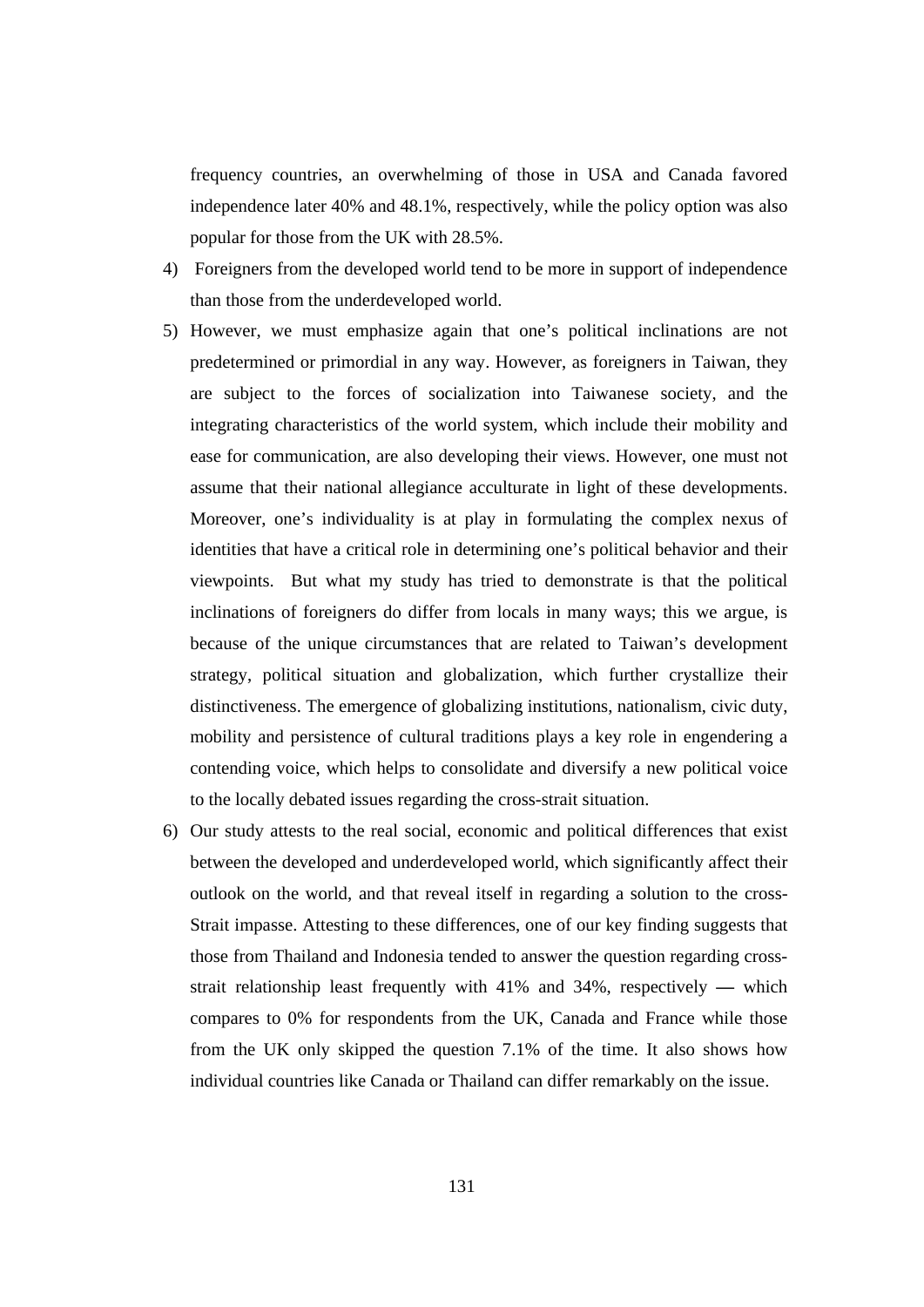- 7) Moreover, inclinations also vary among various social strata **—** whether that be in occupation, education, language abilities **—** all these difference are undoubtedly perpetuated by the international labor market and Taiwan's development strategy.
- 8) I also analyzed the effects of their social characteristics on their political inclinations regarding the cross-strait situation. A key finding is that as one attains more education, their inclinations toward the cross-strait issue might be less extreme in that those with higher education are less likely to support action towards independence or unification now. Those with an undergraduate degree or higher were almost twice as likely to support independence later than those with a high school degree or lower.
- 9) In terms of income, our main finding is that those with higher income tended to be more pro-independence later and almost  $\frac{1}{4}$  of those making 60,001-80,000 support independence now. Those making 80,000 or over a month and those making less than 20,000 a month rated unification later higher compared to the other groups. In terms of occupation, our main finding is that teachers were most in favor of independence later with 41.4%. In contrast, caretakers and factory worker did not answer the question frequently with 27.2% and 35.4%, respectively.
- 10) We also delved into the respondents relationship to China. Our findings suggest that 23.0% of those who have traveled to China 4 times or more are prounification **—** a rate that is much higher than the aggregate average of some 2.3% point in time if they had never visited mainland China compared to people who have visited mainland once. However, among those who have visited China three times or two times the corresponding rate is 0% and 0%. Those visiting China once and twice are at rates slightly higher at 1.6% and 4.3%, respectively. The people who have traveled to China 4 times or more are inclusive of those who have traveled to China many times. Therefore, our findings suggest that those who have visited China many times tend to be more pro-unification now than the other peer groups.
- 11)I delved deeper into the sociological underpinnings of foreigners' political inclinations by explore various other aspects of socialization experiences in Taiwan that can be see as receptors for their connectivity into Taiwanese society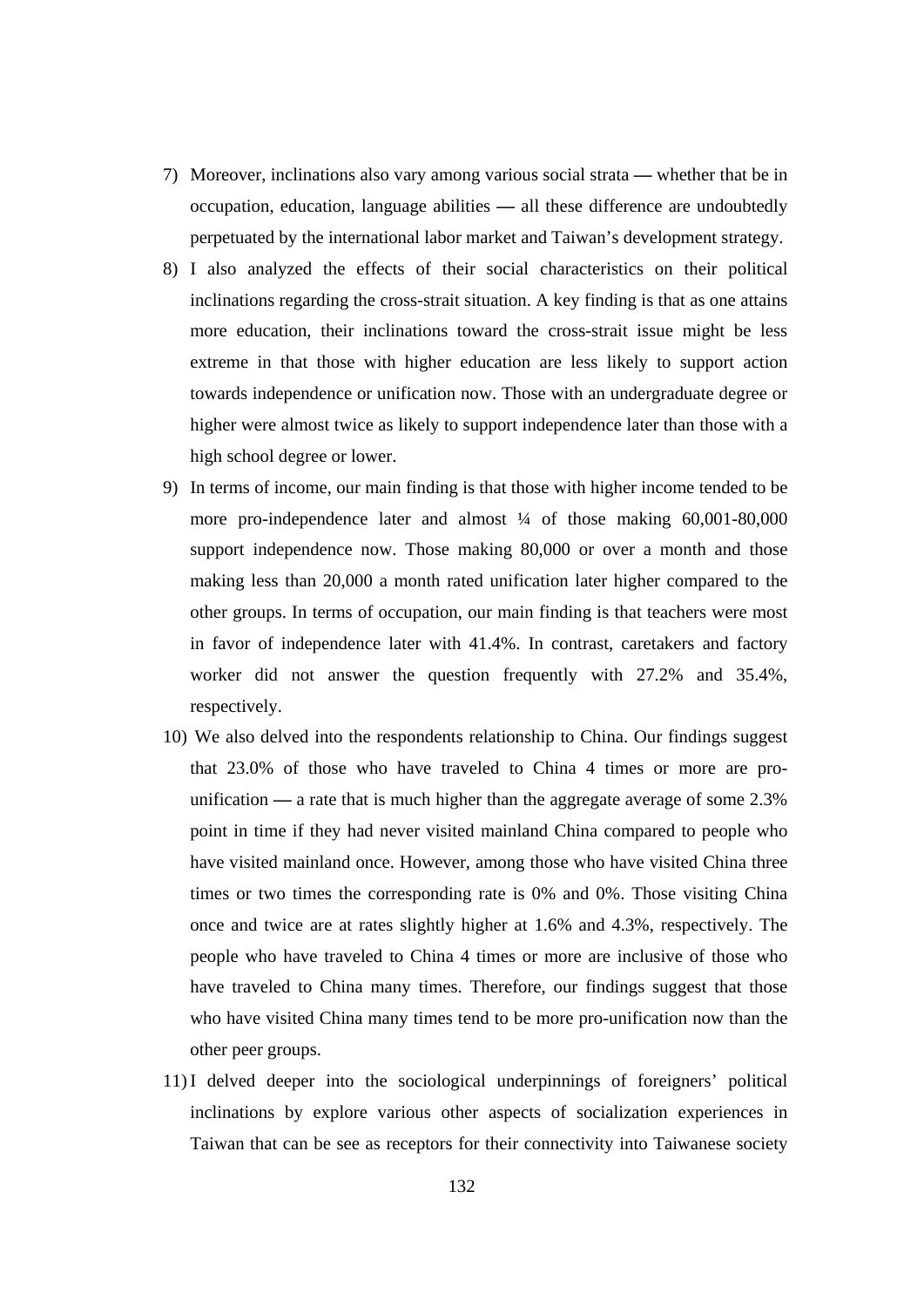by looking at the foreigners' composition of friends, forms of communication used and the English newspaper they read.

- 12) One of our key findings is that foreigners with mostly foreigner friends or almost all foreign friends tend to be either more pro-independence later and also more likely support to wait and decide.
- 13) Our findings also suggest that foreigners tended to be more pro-unification if they had a higher percentage of Taiwanese who they'd consider their "good" friends. The opposite is also true, as they tended to be more pro-independence if they tended to have "good friends" who are foreigners.
- 14) Teachers were most in favor of independence later with 41.4%. In addition, caretakers and factory worker did not answer the question frequently with 27.2% and 35.4%, respectively, doing so..
- 15)In each of the forms of communication, besides Internet usage, we did not find any strong correlation between the frequency use of the respective communication methods with their inclinations regarding the situation, however those who used internet more frequently tended to answer the question regarding their political disposition.
- 16)Regarding the China Post, we found that those who read the newspaper 7 or more times per week to be more in support of unification and in less support of the independence compared to those who read the Taipei Times. Regarding the Taipei Times, we did not find a correlation between reading the newspaper and unification, but we found a positive correlation for pro-independence, particularly among those who read the paper 4 or more times per week and those who didn't read the Taipei Times.

One could speculate on the gamut of social and economic reasons for these results, but what I'm trying to suggest is that the political inclinations of foreigners regarding the cross-strait situation are not only distinctive from locals, but within the foreign community itself, there is a diversity of viewpoints that have been shaped by not only immigration policies but also various societal forces being shaped by the tensions between globalization, socialization and individual socioeconomic circumstance. In part due to the outcome of these factors, Taiwan is thus situated in a unique position, including the role it plays in the global labor supply and in its precarious relationship